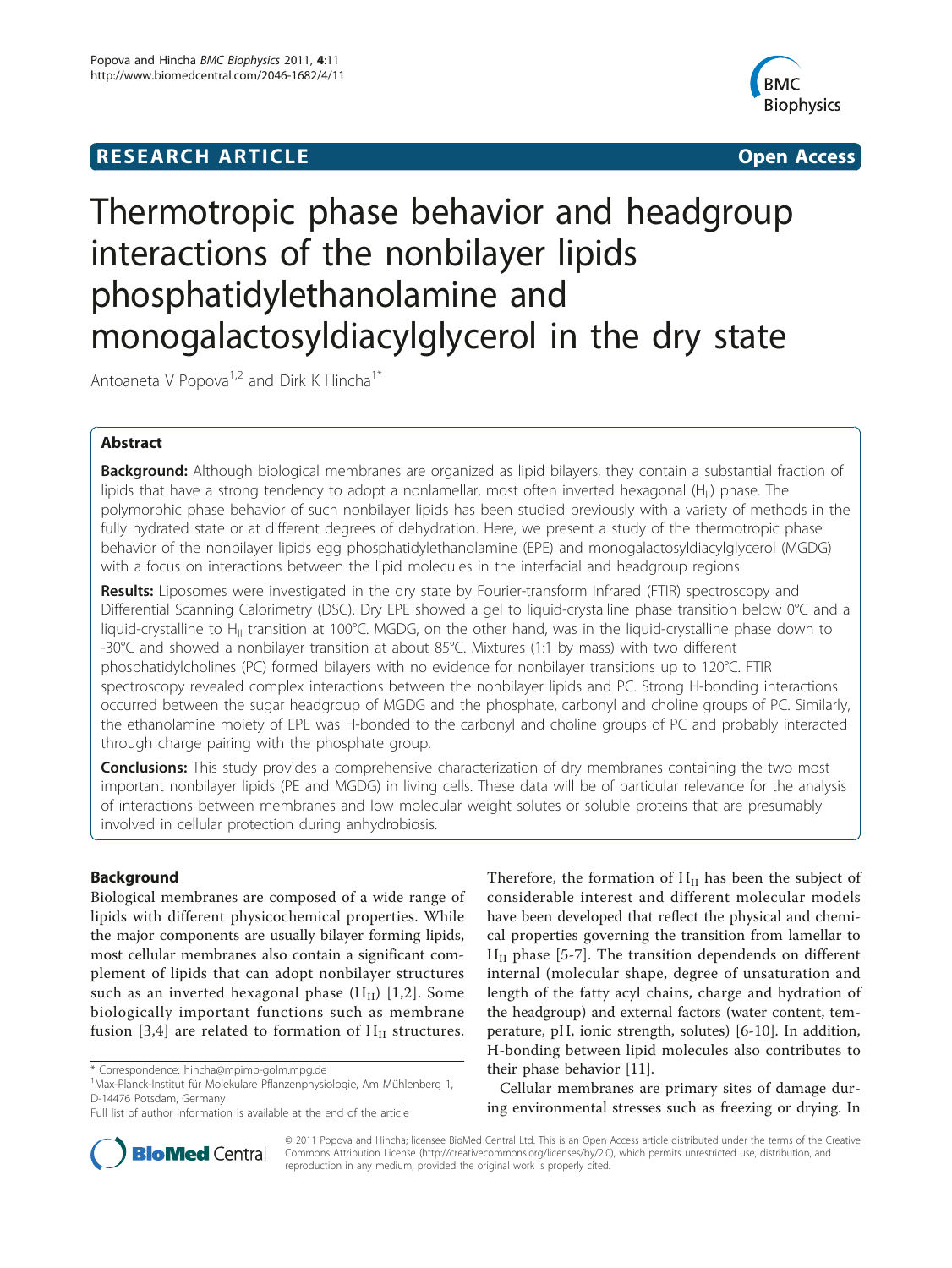addition, membrane stability can be compromised during technical biopreservation procedures such as cell or organ cryopreservation, or the preparation of dry biomaterials for long-term storage. Liposomes have been used for many years as convenient model systems to study the effects of membrane lipid composition and soluble protectants such as sugars on membrane stability during drying in the context of anhydrobiosis in microbes, animals and plants, and the development of improved biopreservation protocols (see [\[12-14](#page-8-0)] for reviews).

Lipid composition, especially the presence of the nonbilayer lipids phosphatidylethanolamine (PE) and monogalactosyldiacylglycerol (MGDG), can strongly influence membrane stability during dehydration and the efficiency of amphiphilic small molecules [\[15](#page-8-0)-[17\]](#page-8-0) and soluble plant stress proteins [\[18,19\]](#page-9-0) to stabilize membranes. It is therefore important to investigate the phase behavior and interactions between lipids in dry membranes containing either only nonbilayer lipids or mixtures of nonbilayer and bilayer lipids to better understand the effects of such protectants on membrane structure and their interactions with the membrane surface. Anhydrous systems are of particular utility for such studies, as they allow the unambiguous identification of molecular interactions without the interfering effects of water. Obviously, once the anhydrous system has been thoroughly characterized, it will be possible to systematically investigate the contributions of small amounts of water in partitially dehydrated samples, as they will often occur under natural conditions.

PE is one of the most abundant lipids in cellular membranes and can form either lamellar or nonlamellar phases. Increasing temperatures lead to a transition from the gel to the liquid-crystalline phase, followed by a transition to  $H_{II}$  in the fully hydrated state. However, also direct gel to  $H<sub>II</sub>$  transitions without an intermediate liquid-crystalline phase have been reported [[2,7\]](#page-8-0). Differential Scanning Calorimetry (DSC) experiments have shown that the transition from gel to liquid-crystalline state is highly cooperative and strongly endothermic, while the transition from liquid-crystalline to  $H<sub>II</sub>$  has a low enthalpy [[7\]](#page-8-0) indicating that the acyl chains of the lipids in nonbilayer conformation are not markedly more disordered than in the liquidcrystalline state of the bilayer [\[20\]](#page-9-0).

Mixing PE with bilayer lipids such as phosphatidylcholine (PC) favours the formation of bilayers [[1\]](#page-8-0). The stability of these mixed bilayers depends on the ratio between bilayer and nonbilayer lipids [[20](#page-9-0)-[22](#page-9-0)]. Generally, it is assumed that the ability of PC to stabilize bilayers containing  $H<sub>II</sub>$  lipids is a consequence of the phase preference of PC rather than the result of specific interactions between PC and PE [\[2](#page-8-0)].

The most abundant polar lipid on Earth is MGDG. It comprises about 50% of the total lipid content of photosynthetic membranes in higher plants and algae and is,

like PE, a nonbilayer lipid [[23](#page-9-0)-[25\]](#page-9-0). Hydrated MGDG from the leaves of higher plants forms nonbilayer phases over a wide temperature range of approximately -15°C to 80°C [\[26](#page-9-0)-[28\]](#page-9-0). Similar to PE, MGDG can be stabilized in lamellar structures when mixed with PC [\[29,30](#page-9-0)].

 $H<sub>II</sub>$  formation in membranes can be induced by dehydration, either through the removal of water or the additon of osmolytes [[22,31](#page-9-0)-[36](#page-9-0)]. These reports concern mainly the phase behavior of lipids at different degrees of hydration. However, no studies have specifically focused on mixed membranes composed of bilayer and nonbilayer lipids in the dry state and in particular on the interactions between the lipids. We therefore investigated the thermotropic phase behavior of dry membranes containing egg PE (EPE) or MGDG by FTIR spectroscopy and DSC. The focus of our work was on the FTIR studies that allowed us to investigate the interactions between the different lipids to evaluate the contributions of headgroup interactions to the phase behavior of dry membranes.

# Methods

## Liposome preparation

Egg PC (EPC, fatty acid composition: 32.7% 16:0, 12.3% 18:0, 32.0% 18:1, 17.1% 18:2) and 1,2 dimyristoyl-sn-glycero-3-phosphocholine (DMPC, 100% 14:0) were obtained from Avanti Polar Lipids (Alabaster, AL, [http://](http://www.avantilipids.com) [www.avantilipids.com\)](http://www.avantilipids.com). The chloroplast galactolipid MGDG (fatty acid composition: 21.5% 16:0, 5.7% 18:0, 6.0% 18:1, 64.5% 18:3) from spinach leaves and EPE (fatty acid composition: 22.0% 16:0, 37.4% 18:0, 29.4% 18:1, 11.2% 18:2) were purchased from Lipid Products (Redhill, Surrey, UK, [http://lipidproducts.virtualave.net\)](http://lipidproducts.virtualave.net).

To make the results from the present study comparable to studies on the effects of various solutes and proteins on membranes in the dry state, we used extruded liposomes wherever possible. Lipids (10 mg of pure lipids or binary mixtures at a 1:1 mass ratio) were dried from chloroform under a stream of  $N_2$  and subsequently under vacuum over night. The resulting lipid film was hydrated in 200 μl of distilled water and liposomes were formed using a hand-held extruder (Avestin, Ottawa, Canada) with two layers of 100 nm pore filters [\[37\]](#page-9-0).

# Fourier-transform infrared (FTIR) spectroscopy

Liposomes (50  $\mu$ l) were spread on CaF<sub>2</sub> windows and dried at 0% relative humidity in desiccators at 28°C for 6 to 8 hours in the dark and then kept over night under vacuum. Since pure EPE or MGDG do not form bilayers, 2.5 mg lipids in chloroform were spread directly on  $\rm CaF_2$ windows, the solvent was evaporated under a stream of N2 and then under vacuum over night. FTIR measurements were performed with a Perkin-Elmer GX 2000 spectrometer as described in detail previously [[38,39](#page-9-0)]. A window with the dry sample was placed in a cuvette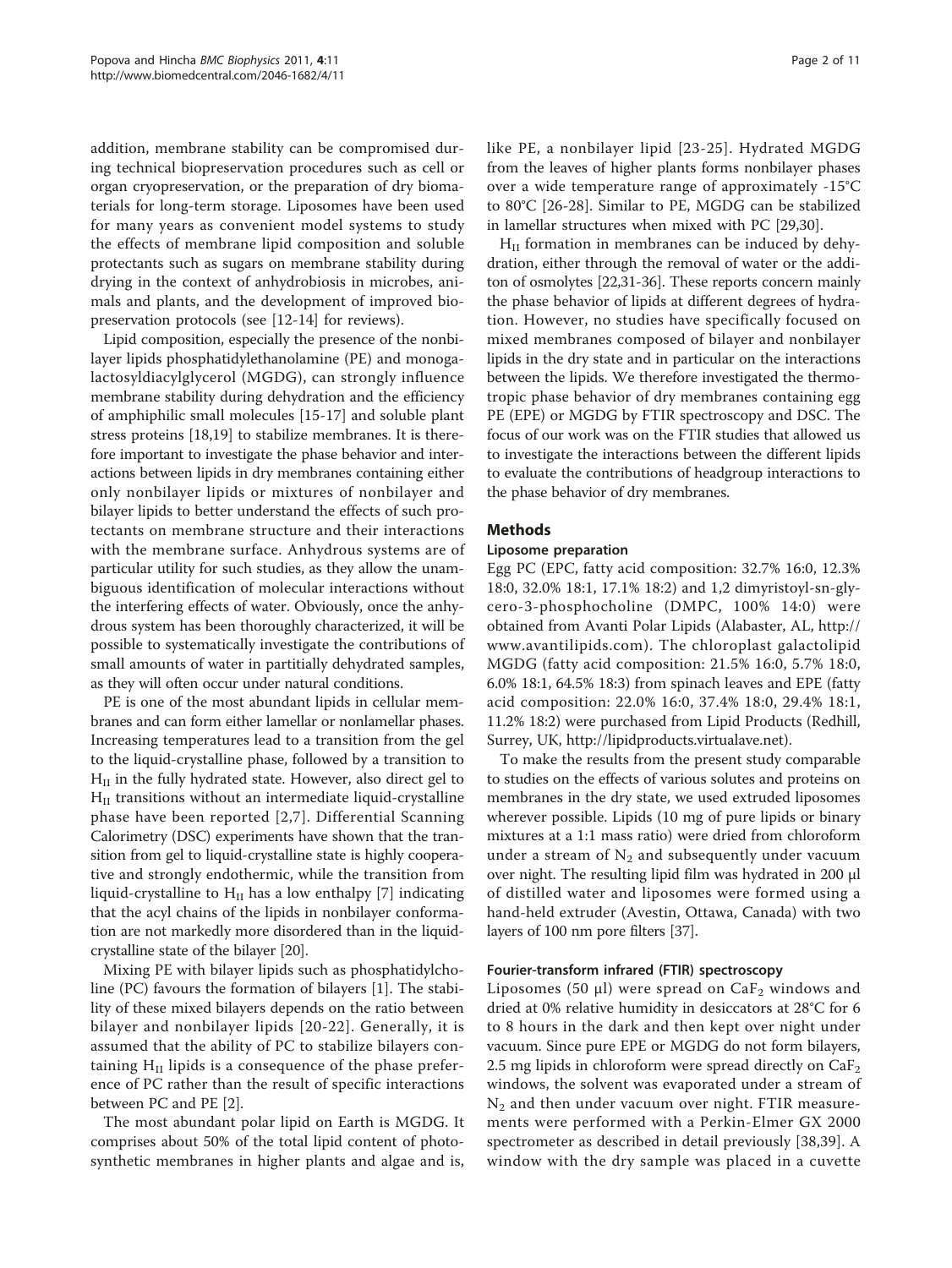<span id="page-2-0"></span>holder, fixed in a vacuum chamber connected to a temperature control unit (Specac Eurotherm, Worthington, UK) and placed in the infrared beam. Temperature was monitored by a fine thermocouple fixed on the window next to the sample. Samples were kept in the sample holder under vacuum at 30°C for 30 min to remove residual moisture absorbed during handling. This was verified by the absence of a water band in the FTIR spectra at 1650  $cm^{-1}$ . In addition, the position of the vP=Oas band of PC above 1260 cm<sup>-1</sup> indicated that the samples were essentially anhydrous [\[40\]](#page-9-0). Temperature was then decreased to -30°C and after 10 min equilibration, the temperature was increased at a rate of 1°C min-1. Two spectra were recorded and coadded every minute. Spectra were analyzed using Spectrum 5.0.1 software. After normalization of absorbance and baseline correction of the spectra by the interactive abex and flat routines, the wavenumbers of the symmetric  $CH<sub>2</sub>$  stretching vibration (vCH<sub>2</sub>s), C=O stretching vibration (vC=O), asymmetric P=O stretching vibration (νP=Oas), sugar OH stretching vibration (νOH) and asymmetric choline stretching vibration  $(vN^+(CH_3)_3)$  bands were determined by the peak identification routine. These peaks cover all relevant functional groups in the investigated lipids. The gel to liquid-crystalline phase transition temperature  $(T_m)$  was determined as the midpoint of the shift in  $vCH_2s$  with temperature [\[41\]](#page-9-0). The carbonyl stretching peak  $(vC=O)$ between  $1770 \text{ cm}^{-1}$  and  $1700 \text{ cm}^{-1}$  was analyzed by peak deconvolution and curve fitting using the peak-fitting module of OriginPro 7.0 as described in detail previously [[40,42\]](#page-9-0). Correlation coefficients for all fitted curves were higher than 0.999.

# Differential scanning calorimetry (DSC)

Liposomes (50 μl) or 2.5 mg of EPE or MGDG in chloroform were applied to aluminium pans and dried as described for the FTIR samples. Earlier measurements had shown that such samples contained less than 0.02 g H2O/g lipid [\[40](#page-9-0)]. Pans were sealed in a glove bag under N2 atmosphere and transferred directly into a Netzsch (Selb, Germany) DSC 204. Samples were cooled to -70° C and then heated to 120°C with 5 min of equilibration at the lowest and highest temperature. Cooling and heating scans were performed three times at a rate of 20°C min-1 with each sample and at least three samples were measured. Analysis of the thermograms was performed using the Netzsch software package. The phase transition temperatures (gel to liquid-crystalline  $(T_m)$  or bilayer to nonbilayer  $(T_{hex})$ ) were determined as the temperature at the peak maximum of the second heating scan. The enthalpy change of the phase transitions  $(ΔH)$  was obtained from the areas under the peaks of the transitions.

# Results

# Phase behavior of the dry lipids

Figure 1 shows the melting curves of dry EPE and MGDG and of the respective 1:1 mixtures of the two nonbilayer lipids with either EPC or DMPC, as determined by FTIR spectroscopy. For comparison the melting curves of dry liposomes containing pure EPC or DMPC are also included in Figure 1A. The temperature induced increase in νCH<sub>2</sub>s indicates the increase in conformational disorder of the hydrocarbon chains associated with chain melting [[43](#page-9-0)].

As expected for a fully saturated lipid, dry DMPC liposomes showed the highest  $T_m$  (84°C) of all investigated samples. The  $T_m$  of dry EPC, which mainly contains monounsaturated POPC, was more than 40°C lower, in agreement with our earlier measurements [\[39\]](#page-9-0). The  $T_m$ of dry EPE was again almost 40°C lower than that of EPC. Interestingly, while the  $T_m$  of a 1:1 mixture of EPE and DMPC was at the mid-point between the  $T_m$  values of the pure lipids, a mixture of EPE and EPC showed the same melting behavior as pure EPE (Figure 1A). The



dependent increase in the position of the  $CH<sub>2</sub>$  symmetric stretching vibration band (vCH<sub>2</sub>s) of the fatty acyl chains in FTIR spectra. Samples contained either the pure lipids or binary lipid mixtures at a 1:1 mass ratio as indicated in the panels. Phase transition temperatures  $(T_m)$  were determined as the midpoints of the melting curves and are shown in Table 1.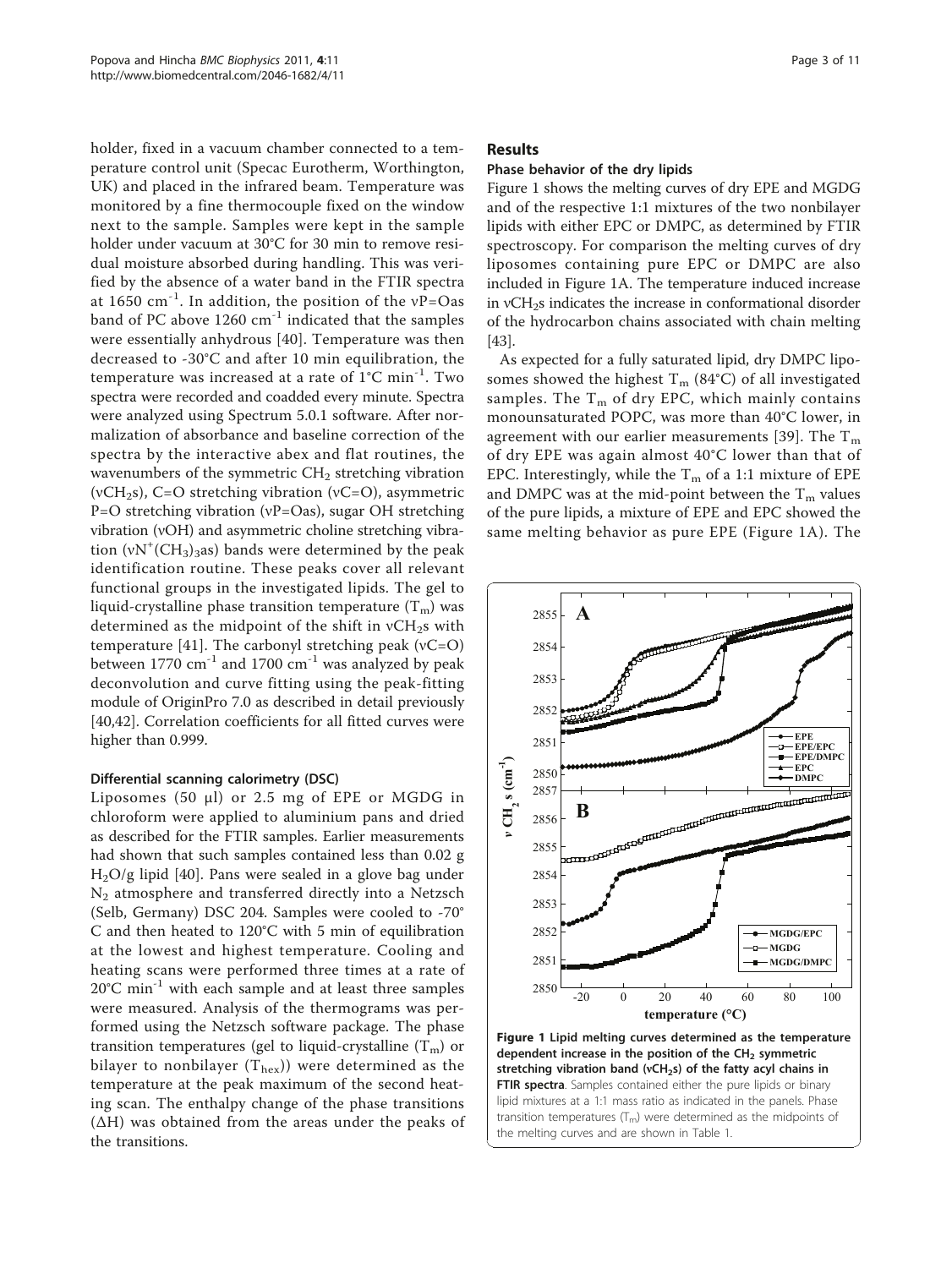$vCH<sub>2</sub>s$  of all lipid samples except for DMPC were very similar, while DMPC showed consistently lower values, especially in the gel state, indicating tighter chain packing of saturated fatty acids.

νCH<sub>2</sub>s of MGDG was above 2854 cm<sup>-1</sup> at all temperatures with a gradual increase during heating, indicating a high degree of disorder typical for both the liquidcrystalline and nonbilayer phases (Figure [1B](#page-2-0)). Since these phases are characterized by a high degree of disorder in the fatty acid chains, they can not be distinguished by FTIR [[44\]](#page-9-0). Binary mixtures of MGDG with EPC or DMPC showed well defined phase transitions, presumably from gel to liquid-crystalline state. In the gel phase νCH<sub>2</sub>s of MGDG/EPC was higher than for MGDG/DMPC liposomes in accordance with the differences in unsaturation.

For all melting curves in Figure [1](#page-2-0), except for MGDG, the values of  $vCH_2s$  at low temperatures are indicative of lipids in the gel phase. At high temperatures  $vCH_2s$ values could either indicate lipids in the liquid-crystalline or in a nonlamellar phase. In addition, liquid-crystalline to nonlamellar phase transitions may have occurred that were not detectable by FTIR.

DSC measurements were performed to obtain a more complete picture of the phase behavior of the different lipids in the dry state (Figure 2). Fully hydrated PE and MGDG tend to arrange in nonlamellar structures such as cubic or H<sub>II</sub> phase, depending on temperature and fatty acid composition [[9](#page-8-0),[26,45](#page-9-0)-[48](#page-9-0)]. While in the fully hydrated state transitions often proceed from liquidcrystalline through a cubic intermediate to the  $H<sub>II</sub>$ 



EPE/50% EPC (b), pure EPC (c), pure DMPC (d) and 50% EPE/50% DMPC (e). Panel (B) shows data for dry pure MGDG (a) and for dry liposomes containing 50% MGDG/50% EPC (b) and 50% MGDG/50% DMPC (c). Thermograms are from the second heating scan from -30°C to 120°C. Phase transition temperatures ( $T_m$  and  $T_{\text{hex}}$ ) and transition enthalpies (ΔH) are shown in Table 1.

phase, reduced water content favours a direct transition from the lamellar to the  $H<sub>II</sub>$  phase [\[49\]](#page-9-0).

In the dry state EPE showed two phase transitions, the first at -15°C corresponding to the chain melting transition from gel to liquid-crystalline, followed by a low enthalpy transition at 100°C, attributed to a bilayer to  $H<sub>II</sub>$  transition (Figure 2A). For dry MGDG only one transition with low enthalpy at 85°C was observed (Figure 2B). These two thermograms indicate that EPE proceeded from gel through liquid-crystalline to  $H<sub>II</sub>$ phase during heating, while dry MGDG was only in either the liquid-crystalline or nonbilayer phase in the investigated temperature range. In all other samples, only transitions from gel to liquid-crystalline phase were observed. The transition temperatures and associated enthalpies are shown in Table [1](#page-4-0) in comparison to the corresponding  $T_m$  values determined by FTIR. The transition temperatures determined by DSC were lower than those determined by FTIR. We attribute this to residual water the samples may have absorbed during handling. Such water was removed in the FTIR experiments because the samples were kept under vacuum before and during the measurements. These differences, however, were consistent between different lipid samples and do not invalidate our conclusions regarding the lipid phase behavior.

# H-bonding interactions of the carbonyl ester groups

The carbonyl ester  $(C=O)$  groups of diacylglycerolipids reside in the interfacial region of the lipid bilayer and are potential participants in H-bonding interactions with water or with other functional groups of the same or different lipid molecules. The C=O groups give rise to a major peak in the infrared spectra of lipids at around  $1738$   $\text{cm}^{-1}$  that is sensitive to the polarity of and interactions with the local environment. The C=O peak can be resolved into two underlying peaks. The higher wavenumber component band at 1742 cm<sup>-1</sup> arises from free (i.e. not H-bonded) C=O groups, while the downfield component band at 1726  $cm^{-1}$  originates from C=O groups involved in H-bonding [[50](#page-9-0)-[52\]](#page-9-0). The analysis of C=O peaks was performed either at 90°C (all lipid compositions except pure DMPC) or at 100°C (pure DMPC) as at these temperatures the lipids were in a stable liquid-crystalline state.

Figure [3](#page-4-0) shows the C=O contours of all dry samples that were also analyzed for their melting behavior (Figures [1](#page-2-0) and 2). The C=O contour of pure EPE is centered at  $1740 \text{ cm}^{-1}$ , while all other peaks are located several wavenumbers lower. The peak measured with pure MGDG is broadened on the downfield side and those from liposomes containing MGDG/EPC or MGDG/DMPC show indications of component peaks attributable to free and H-bonded C=O (Figure [3B](#page-4-0)).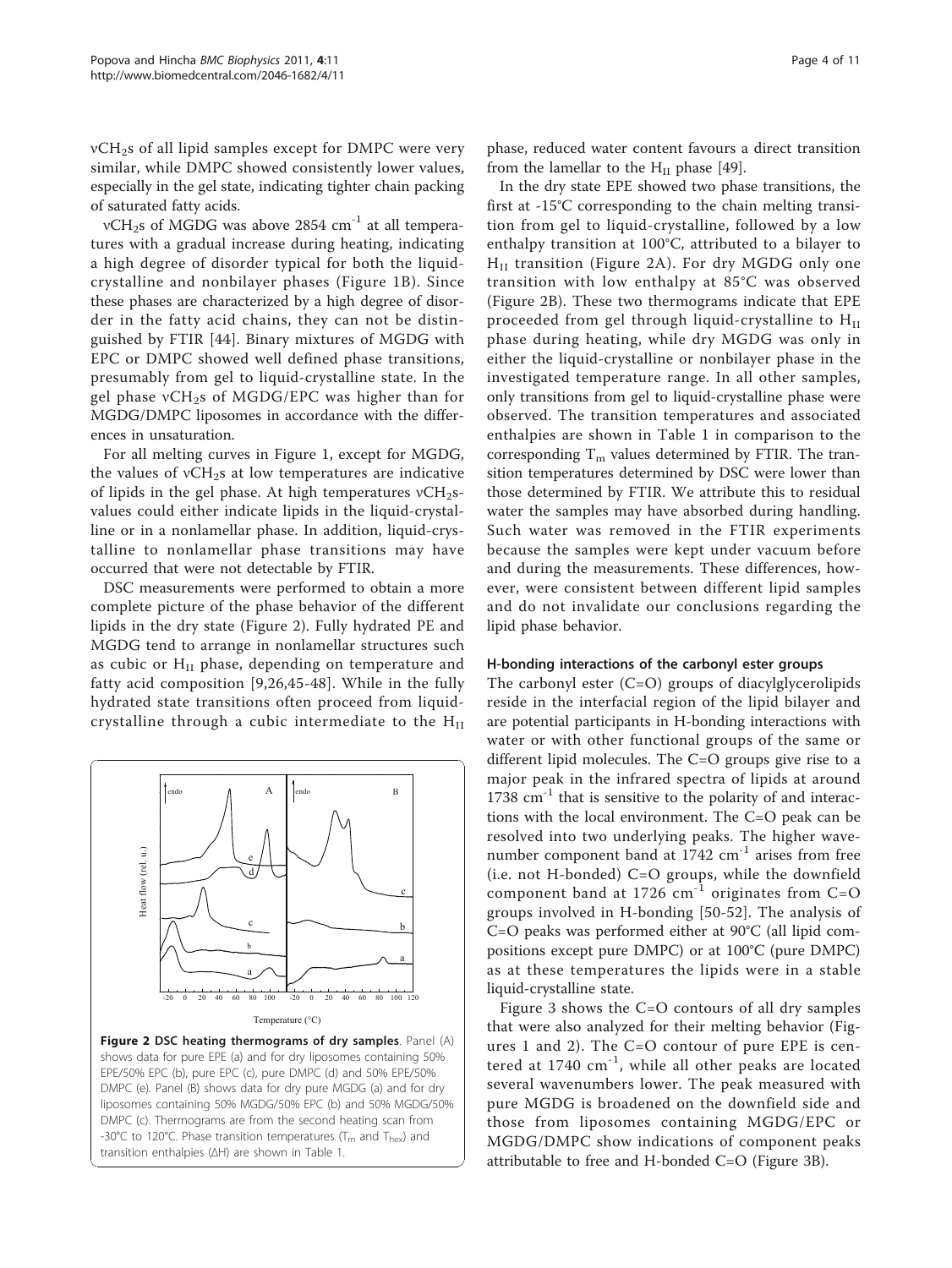| Sample composition | $T_m$ (°C) (FTIR) | $T_m$ (°C)<br>(DSC) | $T_{hex}$ (°C)<br>(DSC) | $\Delta H$ T <sub>m</sub><br>(kJ/mol) | $\Delta H$ T <sub>hex</sub><br>(kJ/mol) |
|--------------------|-------------------|---------------------|-------------------------|---------------------------------------|-----------------------------------------|
| 100% EPE           | $-3.4$            | $-14.9$             | 100.4                   | 10.30                                 | 3.79                                    |
| 50% EPE/50% EPC    | 0.0               | $-14.0$             |                         | 16.67                                 |                                         |
| 50% EPE/50% DMPC   | 47.5              | 53.0                |                         | 32.03                                 |                                         |
| 100% EPC           | 39.6              | 22.0                |                         | 27.20                                 |                                         |
| 100% DMPC          | 84.3              | 97.6                |                         | 23.20                                 |                                         |
| 100% MGDG          |                   |                     | 84.7                    |                                       | 0.96                                    |
| 50% MGDG/50% EPC   | $-9.0$            |                     |                         |                                       |                                         |
| 50% MGDG/50% DMPC  | 44.5              | 27.6/43.6           |                         | 36.70                                 |                                         |

<span id="page-4-0"></span>Table 1 Effects of composition on the lipid melting behavior.

Values for phase transition temperatures (T<sub>m</sub>) were either determined by FTIR (Fig. 1) or DSC (Fig. 2). Bilayer to hexagonal phase transition temperatures (T<sub>hex</sub>) and transition enthalpies (ΔH) were determined by DSC.

For a quantitative analysis of the interactions of the C=O groups, the peak was deconvoluted into its two component bands centered at 1742 cm<sup>-1</sup> and 1728 cm<sup>-1</sup>. The relative area of the band components is proportional



to the number of free and H-bonded C=O groups [[40](#page-9-0),[42](#page-9-0),[53\]](#page-9-0). The ratio of the two component bands changes with changes in lipid composition. Since in our FTIR experiments the lipids are essentially anhydrous, the H-bonding observed in all samples must derive almost exclusively from interactions between different lipid molecules. For dry EPC liposomes the ratio A  $C=O_{H-bonded}/A$   $C=O_{free}$  was 0.7 (Figure 4), indicating that the population of free C=O groups was higher than that of H-bonded C=O groups. We have presented evidence previously [[40\]](#page-9-0) that the most likely H-bonding interaction partners for C=O groups in dry EPC membranes are the choline groups of neighbouring lipid molecules. In dry DMPC H-bonding to C=O groups was less

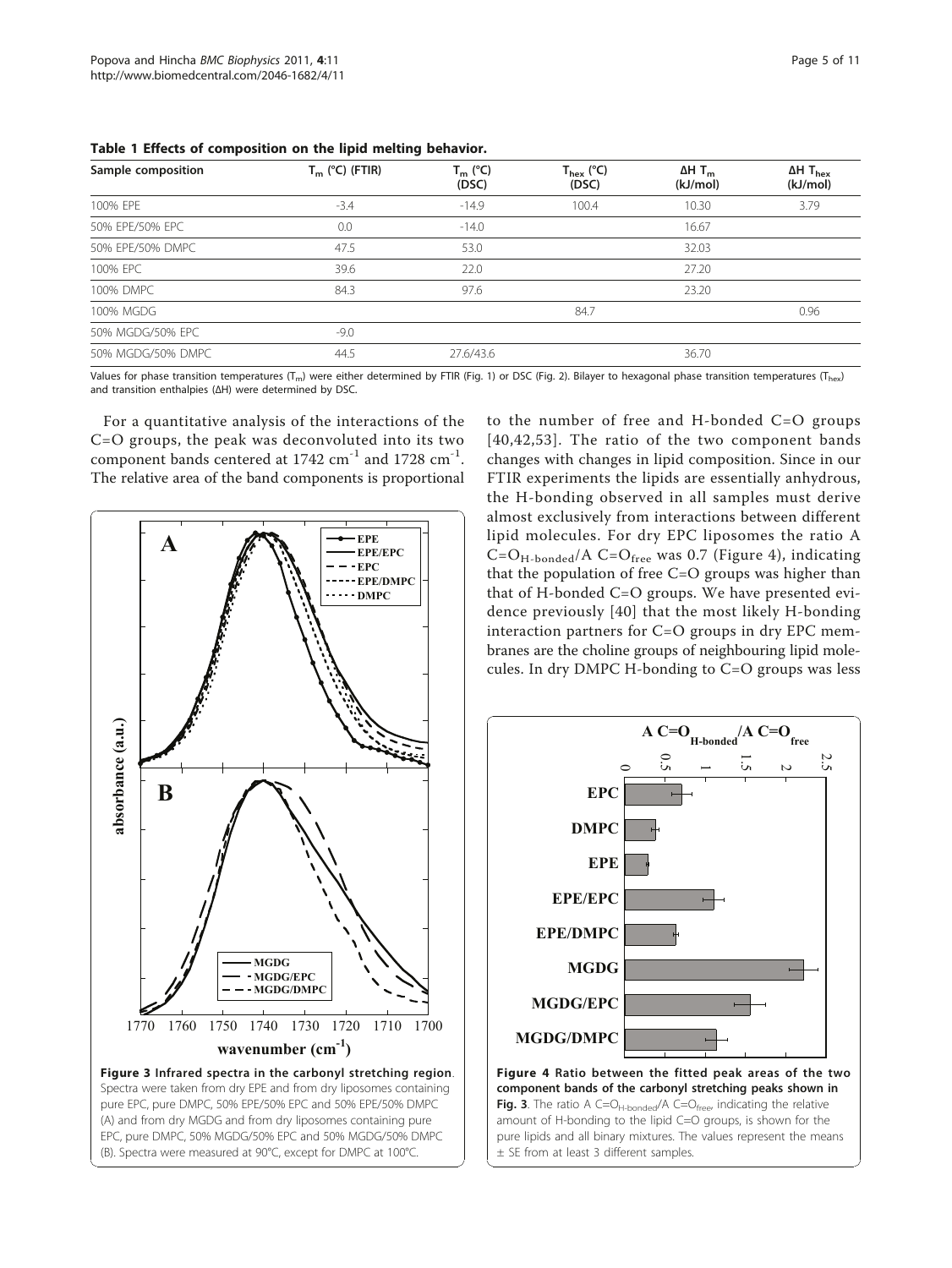<span id="page-5-0"></span>pronounced than in EPC due to the tighter packing of lipids containing only saturated acyl chains.

The ethanolamine headgroup of EPE is strongly involved in H-bonding with P=O groups ([[9,](#page-8-0)[54\]](#page-9-0) and our results below) and is therefore shielded from the C=O groups that are situated deeper in the bilayer. Consequently, the ratio A  $C = O_{H\text{-bonded}}/A$   $C = O_{\text{free}}$  for EPE was even lower than that for DMPC. In EPE/EPC liposomes the ratio of H-bonded to free C=O groups was increased compared to both pure lipids, indicating a shift of the pattern of H-bonding of ethanolamine groups away from the P=O and towards the C=O groups (compare also the analysis of the P=O vibrations below). The same was true for EPE/DMPC, but here the ratio was lower than for EPE/EPC (0.5 compared to 1.1), again indicating reduced interactions due to packing constraints.

The OH groups of the galactose residues in MGDG interacted with the C=O groups, resulting in a high ratio of H-bonded to free C=O groups for MGDG (Figure [4](#page-4-0)). In MGDG/EPC and MGDG/DMPC bilayers this ratio was decreased, due to the lower amount of galactose headgroups. In addition, the lower ratio in MGDG/ DMPC compared to MGDG/EPC again indicated a reduction in H-bonding to C=O groups due to tighter packing of the lipids in membranes containing a fully saturated lipid.

# The headgroup region of the phospholipids and of MGDG

The hydrophilic part of the phospholipids used in this study contains the phosphate  $(P=O)$  and choline (N  $+$ (CH<sub>3</sub>)<sub>3</sub>) or ethanolamine (N<sup>+</sup>CH<sub>3</sub>) groups. The P=O group is situated above the C=O and gives rise to an asymmetric vibration in the 1300-1200  $\text{cm}^{-1}$  region of the infrared spectrum. While this frequency is located at  $1262$  cm<sup>-1</sup> in anhydrous PC, it can be shifted to around 1220 cm<sup>-1</sup> upon addition of water or sugars [[17](#page-8-0)[,40,52](#page-9-0),[55\]](#page-9-0). The extent of the shift is an indicator for the number and strength of the H-bonds.

Figure 5 shows the positions of the P=O peaks of the dry samples. For EPC and DMPC liposomes the P=O peak was situated at  $1262 \text{ cm}^{-1}$ , clearly indicating that the samples in the vacuum cuvette of the FTIR spectrometer were anhydrous. For pure EPE the peak was situated at 1230 cm<sup>-1</sup>, indicating massive H-bonding between  $P=O$ and ethanolamine groups, in agreement with earlier reports [[9](#page-8-0)]. In EPE/EPC and EPE/DMPC bilayers the P=O peak showed an intermediate position between the pure lipids due to both a reduction in EPE content and a shift of H-bonding of ethanolamine groups from P=O to C=O groups, as described above. Similar intermediate positions were observed for the P=O peak of MGDG/ EPC and MGDG/DMPC liposomes. Obviously, no P=O



peaks were present in the spectra from pure MGDG, as this galactolipid does not contain P=O groups. For liposomes containing PC and galactolipid the downfield shift of the P=O peak position in comparison with pure EPC and DMPC could be expected, as the galactose residues in MGDG should show a similar H-bonding behavior as those in digalactosyldiacylglycerol (DGDG) [\[14](#page-8-0)[,56](#page-9-0)]. Interestingly, the positions of the P=O peaks of all mixed dry liposomes containing EPE or MGDG are very similar, indicating that the strength and/or amount of H-bonds between P=O groups and the ethanolamine or galactose moieties are comparable.

The terminal part of the PC headgroup is the choline group with a characteristic asymmetric stretching vibration at around 970  $cm^{-1}$  which is sensitive to interactions with water [[39](#page-9-0),[57](#page-9-0)] and sugars [[40](#page-9-0)]. When the choline group is involved in interactions with water its vibration is shifted upfield by a maximum of  $4 \text{ cm}^{-1}$ [[39\]](#page-9-0). Figure [6](#page-6-0) shows the positions of  $vN^+(CH_3)_3$ as of dry liposomes containing either EPC or DMPC. The choline peak of EPC is centered at  $967.5 \text{ cm}^{-1}$ , while for DMPC this peak is situated 1  $cm^{-1}$  lower, again indicating restrictions of the interactions in more tightly packed bilayers. In all mixed liposomes the choline peak was shifted to higher wavenumbers compared to pure PC, indicating increased interactions. Similar to the P=O peak in mixed membranes, the shift in the choline peak in the presence of EPE or MGDG was of similar magnitude.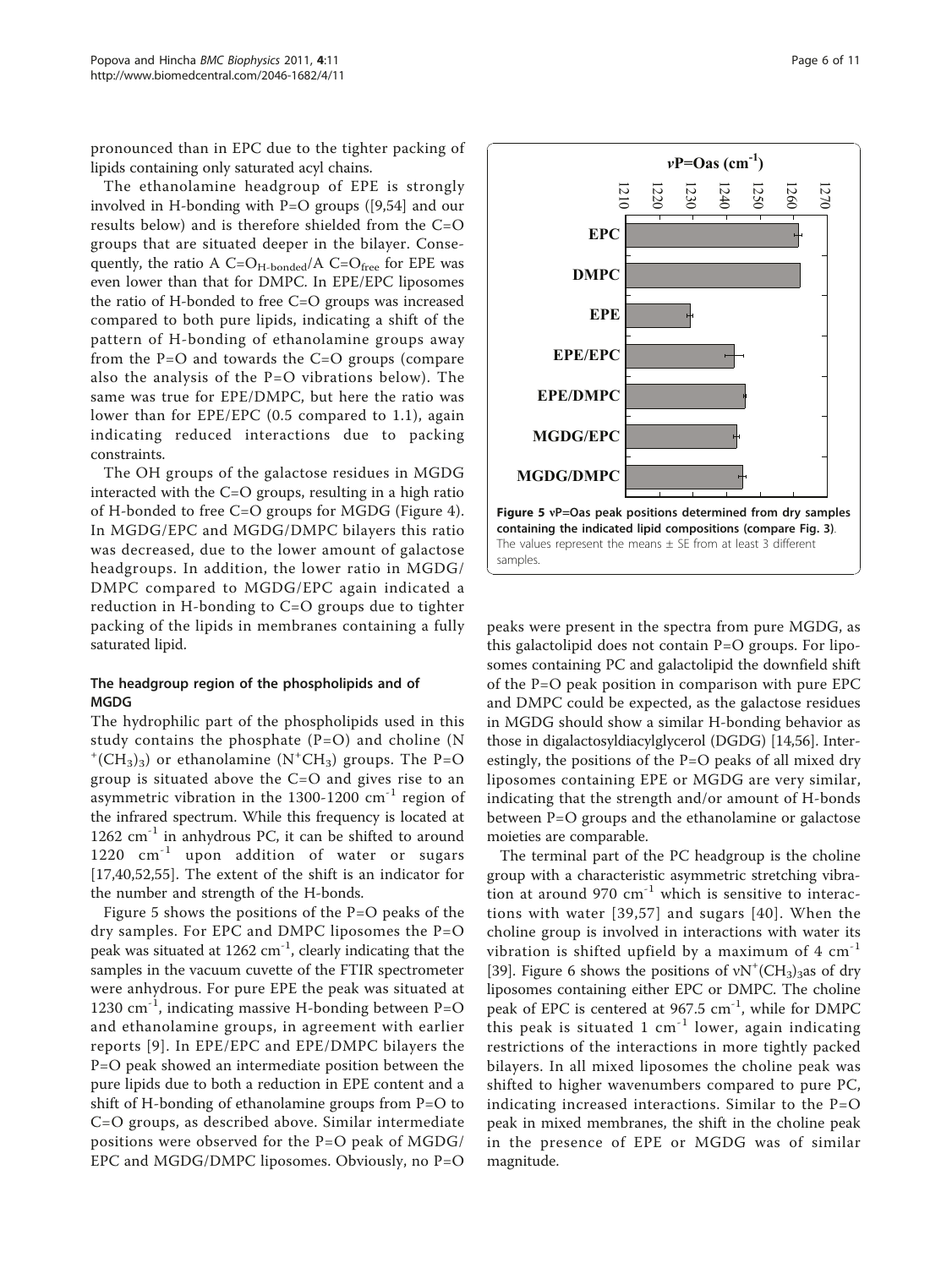<span id="page-6-0"></span>

MGDG contains a galactose moiety that is able to Hbond to other headgroups through the sugar OH groups. The νOH presents a broad peak in the FTIR spectrum from about 3600  $\text{cm}^{-1}$  to 3100  $\text{cm}^{-1}$  (Figure 7), indicating a wide variety of H-bonding lengths and strengths. In pure, dry amorphous sucrose νOH is centered at 3370 cm-1 and this band is shifted to about 3320 cm<sup>-1</sup> for sucrose fully H-bonded to EPC membranes in the dry state [[40](#page-9-0),[58\]](#page-9-0). In pure, dry MGDG νOH was centered at 3448 cm-1 (Figure 7), indicating only a low degree of H-bonding between MGDG molecules. In membranes containing 50% of either EPC or DMPC, νOH was shifted by more that 100 wavenumbers to around 3310  $\text{cm}^{-1}$ , emphasizing the strong intermolecular H-bonding between MGDG and PC noted above (Figure [4](#page-4-0) and [5\)](#page-5-0). The exceptional strength of these bonds is also indicated by the complete absence of a temperature dependence in νOH in the mixed membranes, while the low level of H-bonding in pure MGDG was further decreased at higher temperatures (Figure 8).

# **Discussion**

In the present paper we used both FTIR spectroscopy and DSC to determine the phase behavior and the molecular interactions of bilayer and nonbilayer lipids. This combination was necessary, as none of the methods alone would have yielded a complete picture of these dry lipid systems. The position of the  $vCH_2s$  peak in FTIR spectra is sensitive to the mobility of the fatty acyl chains and can thus be used to discriminate between lipids in the gel state and lipids in either the liquid-crystalline or nonlamellar state [[43](#page-9-0)]. Consequently, only transitions between gel phase and either of the other two phases were detected, but not transitions from liquid-crystalline to nonlamellar. In addition to the gel phase, fully saturated lipids such as DMPC can also form a solid (crystalline) phase [[59,60\]](#page-9-0). However, we found no evidence of an additional low-temperature phase transition in either the FTIR or DSC data. In DSC thermograms gel to liquid-crystalline and liquid-crystalline to nonlamellar transitions can be easily distinguished due to the large difference in transition enthalpy [[7\]](#page-8-0). However,



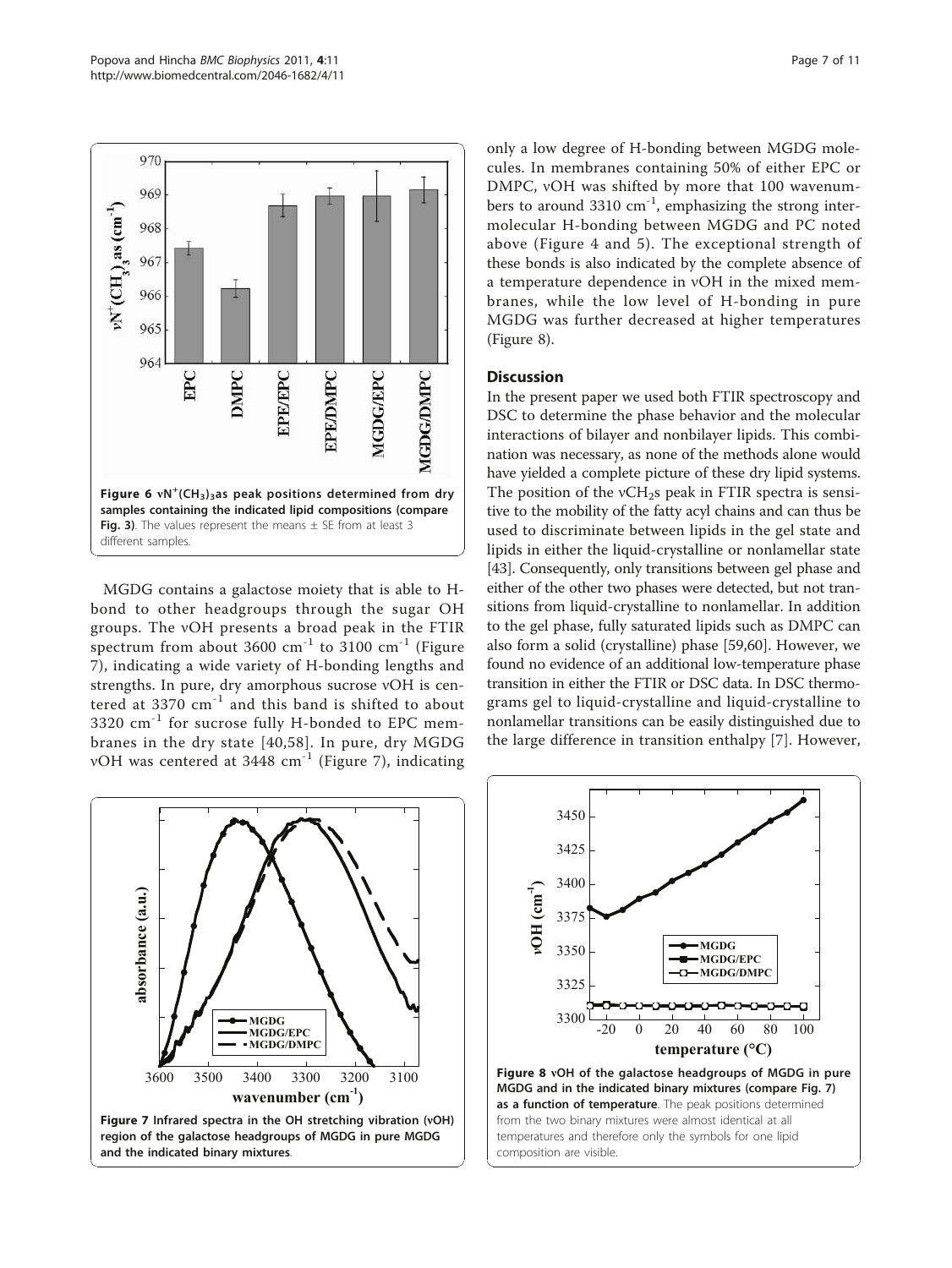with DSC interactions between lipid molecules can not be detected, making a combination of these two methods especially useful for the characterization of interactions between lipids and between lipids and interacting solutes or proteins. It should, however, be noted that neither method allows absolute phase assignments, but only records transitions between phases.

Pure, dry EPE showed one phase transition in the FTIR, corresponding to a gel to liquid-crystalline transition and an additional low enthalpy transition to  $H<sub>II</sub>$ was detected by DSC. This sequence of transitions has also been reported for different PEs in the hydrated state [[20,61](#page-9-0)-[63\]](#page-10-0). The  $T_m$  for pure EPE was significantly lower than that determined by DSC for pure dry POPE (73°C, [[60\]](#page-9-0)). In addition, the same  $T_m$  was found for dry POPE and POPC, while we found a large difference in the  $T_m$  of dry EPE and EPC. These differences have to be attributed to the different fatty acid composition of the lipids, as EPE and EPC are not composed of identical fatty acids (compare Methods section).

Due to the high degree of unsaturation of the fatty acyl chains of the MGDG from spinach leaves used in this study and the resultant high mobility of the chains, νCH2s was located at high wavenumbers (above 2854  $cm^{-1}$ ) even at -30°C and there was no indication for a phase transition in the FTIR data. There was only one low enthalpy phase transition apparent in the DSC thermograms, indicating that dry MGDG was in the liquidcrystalline phase at low temperature and in a nonlamellar phase at high temperature. For fully hydrated MGDG previous DSC measurements have shown a transition from  $H<sub>II</sub>$  to lamellar phase at -30°C during cooling [[26](#page-9-0)] and a lamellar to  $H<sub>II</sub>$  transition at -44°C during heating [[16\]](#page-8-0).

In all mixed bilayer systems (EPE/EPC, EPE/DMPC, MGDG/EPC, MGDG/DMPC) only gel to liquid-crystalline phase transitions were detected by FTIR and DSC, while the DSC thermograms indicated that the transition from liquid-crystalline to nonbilayer was completely abolished. As expected,  $T_m$  was significantly higher in membranes containing DMPC than in those containing EPC. Only in the case of MGDG/DMPC membranes, there was an indication for a partial demixing of the two lipids during the phase transition. This was only apparent in the DSC thermograms, where two peaks were resolved, but not in the FTIR melting curves that only showed one transition. We have shown previously that the resolution of more than one lipid melting event is possible with our FTIR method [[53\]](#page-9-0). This suggests that the more unsaturated MGDG started to melt at a lower temperature than DMPC, but that the two melting events were too close together to be resolved by FTIR. In the liquid-crystalline state, the two lipids were completely mixed again, thereby preventing a further

transition to  $H<sub>II</sub>$ , that was observed in pure MGDG. Interestingly, EPE/EPC membranes showed a phase transition that was almost identical to that of EPE (and not halfway between EPE and EPC), indicating the importance of headgroup interactions for the phase behavior of this lipid mixture.

In the fully hydrated state it has been shown previously for MGDG/DMPC [\[64](#page-10-0)], EPE/EPC, DOPE/DOPC [[22\]](#page-9-0) and DMPC/DMPE [[11\]](#page-8-0) that stable bilayers were formed, where the two lipids were well mixed and did not form separate domains. On the other hand, it has been suggested that during dehydration, when the formation of nonlamellar structures is favoured, phase separation of lipids with different phase preferences can take place, leading to freezing and dehydration induced membrane damage [\[32](#page-9-0),[65\]](#page-10-0). The results presented here suggest that for the investigated lipid mixtures such phase separation and  $H<sub>II</sub>$  formation did not occur during drying.

FTIR has provided evidence for complex interactions between lipid headgroups in the dry state that was observed at the C=O (all lipids), P=O (EPE, EPC, DMPC), choline (EPC, DMPC) and sugar OH (MGDG) levels. These interactions are made possible by the strong tilt of the headgroups in PC [\[66](#page-10-0)] and PE [[67\]](#page-10-0) towards the membrane surface in the hydrated state, which is increased during dehydration, as shown for PC [[68](#page-10-0)]. For MGDG, some results also suggest a headgroup orientation almost parallel to the surface of the lipid bilayer [[28](#page-9-0)], while other studies indicated that  $\beta$ -anomeric linkages of monosacharides, as in MGDG, lead to an orientation of the sugar away from the surface of fully hydrated membranes [\[69](#page-10-0)]. The strong involvement of the MGDG headgroup in H-bonding interactions that we found in the present study indicates that at least in the dry state the headgroup is bent towards the membrane surface, similar to the DGDG headgroup [[70\]](#page-10-0). A comparison of the interaction patterns of the different functional groups across all relevant lipid combinations yielded results consistent with this assumption.

The ethanolamine in PE has been shown previously to form a network of strong H-bonds and electrostatic interactions with  $P=O$  groups [\[9](#page-8-0),[63,71](#page-10-0)]. These interactions result in a relatively low frequency of the νP=Oas vibration compared to PC. In the dry state νP=Oas of DMPC is situated at  $1262 \text{ cm}^{-1}$ , while in the fully hydrated state it is shifted to around  $1220 \text{ cm}^{-1}$  [\[52](#page-9-0)]. For hydrated DMPE the frequency of the P=O vibration was found at  $1217 \text{ cm}^{-1}$  [[72](#page-10-0),[73\]](#page-10-0), while for dry PE values between 1231  $\text{cm}^{-1}$  and 1234  $\text{cm}^{-1}$  [[74\]](#page-10-0) were reported, in good agreement with the value of  $1230 \text{ cm}^{-1}$  measured here for EPE.

The νP=Oas of mixed membranes containing EPE/ EPC or EPE/DMPC had intermediate positions, in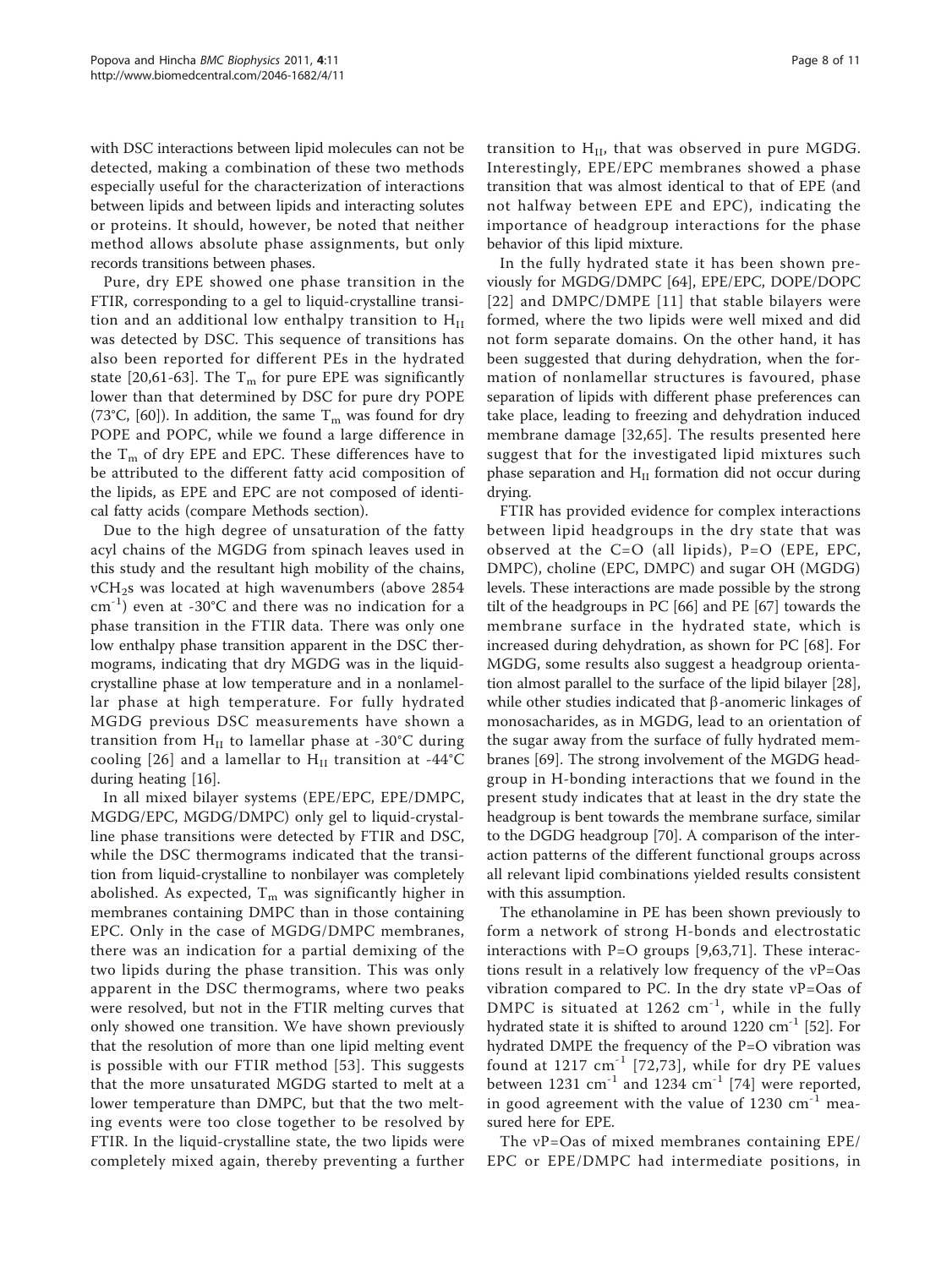<span id="page-8-0"></span>agreement with recent data on hydrated EPE/EPC mixtures [11]. The spectra also indicate that the interactions of ethanolamine groups were limited to the P=O groups and that access to the C=O groups was strongly restricted. This was reflected in the position of the C=O peak, which was highest in pure EPE and in the A  $C=O_{H-bonded}/A$   $C=O_{free}$  ratio, which also showed the lowest value for pure EPE. In the mixed membranes, this ratio increased, indicating increased H-bonding of the ethanolamine groups to the C=O groups with a concomitant decrease in the interactions with the P=O groups. A similar increase was also observed in H-bonding to the choline groups, in agreement with a general redistribution of the interaction pattern between pure EPE and EPE/EPC mixtures. H-bonding to the C=O groups was strikingly lower in membranes containing DMPC than in those containing EPC, indicating that the tight packing of the membranes in the presence of a fully saturated lipid restricted access of other groups to the C=O moieties.

The OH groups in the galactose headgroup of MGDG H-bond effectively to the C=O, P=O and choline groups. In pure MGDG the fraction of C=O groups involved in H-bonding was more than twice that of free C=O and also the mixtures with PCs showed high A  $C=O_{H-bonded}/$ A C=O<sub>free</sub> ratios. Similarly, these mixtures showed reduced  $vP=O$ as and increased  $vN^+(CH_3)_3$ as values in comparison to pure EPC and DMPC, indicating Hbonding with the galactose OH groups. Additional evidence for these H-bonding interactions was found in the massive shift of the νOH vibration by more than 100 wavenumbers in the mixed membranes compared to pure MGDG. A similar pattern of H-bonding has previously been shown in dry samples of mixed EPC/ DGDG liposomes [\[39](#page-9-0)].

While the H-bonding with the C=O groups in the mixed membranes was always weaker in the presence of DMPC than in the presence of EPC, the degree of lipid unsaturation was less important for interactions with the P=O groups. The phosphate group is situated further away from the hydrophobic core of the membrane than the carbonyl esters and therefore the packing of the acyl chains and the area per lipid molecule have less influence on the degree of interaction.

# Conclusions

We have provided a comprehensive characterization of dry membrane systems containing two biologically important nonbilayer lipids that will help in the future to evaluate mechanisms and consequences of the interactions of solutes and proteins that may be involved in cellular desiccation tolerance. In particular, the detailed FTIR analyses of the interfacial and headgroup regions of these membrane systems will enable a detailed

understanding of the mode of action of such protective molecules that may play crucial roles in anhydrobiosis [[75](#page-10-0)], still one of the most enigmatic phenomena in biology.

## Acknowledgements

We are grateful to Dr. Klaus Tauer (Max-Planck-Institute of Colloids and Interfaces, Potsdam, Germany) for making the DSC facilities available and to Irina Shekova for excellent technical assistance.

## Author details

1 Max-Planck-Institut für Molekulare Pflanzenphysiologie, Am Mühlenberg 1, D-14476 Potsdam, Germany. <sup>2</sup>Institute of Biophysics, Bulgarian Academy of Sciences, 1113 Sofia, Bulgaria.

## Authors' contributions

AVP designed and conducted all experiments, analyzed the data and drafted the manuscript. DKH participated in experimental design and data analysis, and wrote the final manuscript. Both authors read and approved the final manuscript.

Received: 1 March 2011 Accepted: 10 May 2011 Published: 10 May 2011

#### References

- Cullis PR, Hope MJ, Tilcock CPS: [Lipid polymorphism and the roles of](http://www.ncbi.nlm.nih.gov/pubmed/3742670?dopt=Abstract) [lipids in membranes.](http://www.ncbi.nlm.nih.gov/pubmed/3742670?dopt=Abstract) Chem Phys Lipids 1986, 40:127-144.
- 2. Tilcock CPS: [Lipid polymorphism.](http://www.ncbi.nlm.nih.gov/pubmed/3742669?dopt=Abstract) Chem Phys Lipids 1986, 40:109-125.
- 3. Kuzmin PI, Zimmerberg J, Chizmadzhev YA, Cohen FS: [A quantitative](http://www.ncbi.nlm.nih.gov/pubmed/11404463?dopt=Abstract) [model for membrane fusion based on low-energy intermediates.](http://www.ncbi.nlm.nih.gov/pubmed/11404463?dopt=Abstract) Proc Natl Acad Sci USA 2001, 98:7235-7240.
- 4. Siegel DP: [The modified stalk mechanism of lamellar/inverted phase](http://www.ncbi.nlm.nih.gov/pubmed/9876142?dopt=Abstract) [transitions and its implications for membrane fusion.](http://www.ncbi.nlm.nih.gov/pubmed/9876142?dopt=Abstract) Biophys J 1999, 76:291-313.
- 5. Epand RM: Functional roles of non-lamellar forming lipids. Chem Phys Lipids 1996, 81:101-104.
- 6. McIntosh TJ: [Hydration properties of lamellar and non-lamellar phases of](http://www.ncbi.nlm.nih.gov/pubmed/8810046?dopt=Abstract) [phosphatidylcholine and phosphatidylethanolamine.](http://www.ncbi.nlm.nih.gov/pubmed/8810046?dopt=Abstract) Chem Phys Lipids 1996, 81:117-131.
- 7. Seddon JM: Structure of the inverted hexagonal (H<sub>II</sub>) phase, and non[lamellar phase transitions of lipids.](http://www.ncbi.nlm.nih.gov/pubmed/2407291?dopt=Abstract) Biochim Biophys Acta 1990, 1031:1-69.
- 8. Kinnunen PKJ: On the molecular-level mechanisms of peripheral proteinmembrane interactions induced by lipids forming inverted non-lamellar phases. Chem Phys Lipids 1996, 81:151-166.
- 9. Lewis RNAH, McElhaney RN: [Calorimetric and spectroscopic studies of the](http://www.ncbi.nlm.nih.gov/pubmed/8494972?dopt=Abstract) [polymorphic phase behavior of a homologous series of n-saturated 1,2](http://www.ncbi.nlm.nih.gov/pubmed/8494972?dopt=Abstract) [diacyl phosphatidylethanolamines.](http://www.ncbi.nlm.nih.gov/pubmed/8494972?dopt=Abstract) Biophys J 1993, 64:1081-1096
- 10. Lindblom G, Rilfors L: Nonlamellar phases formed by membrane lipids. Adv Coll Interface Sci 1992, 41:101-125.
- 11. Bouchet AM, Frias MA, Lairion F, Martini F, Almaleck H, Gordillo G, Disalvo EA: [Structural and dynamical surface properties of](http://www.ncbi.nlm.nih.gov/pubmed/19248762?dopt=Abstract) [phosphatidylethanolamine containing membranes.](http://www.ncbi.nlm.nih.gov/pubmed/19248762?dopt=Abstract) Biochim Biophys Acta 2009, 1788:918-925.
- 12. Crowe JH, Crowe LM, Carpenter JF, Rudolph AS, Aurell Wistrom C, Spargo BJ, Anchordoguy TJ: [Interaction of sugars with membranes.](http://www.ncbi.nlm.nih.gov/pubmed/3285894?dopt=Abstract) Biochim Biophys Acta 1988, 947:367-384.
- 13. Crowe JH, Hoekstra FA, Crowe LM: [Anhydrobiosis.](http://www.ncbi.nlm.nih.gov/pubmed/1562184?dopt=Abstract) Annu Rev Physiol 1992, 54:579-599.
- 14. Hincha DK, Popova AV, Cacela C: Effects of sugars on the stability of lipid membranes during drying. In Advances in Planar Lipid Bilayers and Liposomes. Volume 3. Edited by: Leitmannova Liu A. Amsterdam: Elsevier; 2006:189-217.
- 15. Hincha DK, Oliver AE, Crowe JH: [Lipid composition determines the effects](http://www.ncbi.nlm.nih.gov/pubmed/10512822?dopt=Abstract) [of arbutin on the stability of membranes.](http://www.ncbi.nlm.nih.gov/pubmed/10512822?dopt=Abstract) Biophys J 1999, 77:2024-2034.
- 16. Oliver AE, Hincha DK, Tsvetkova NM, Vigh L, Crowe JH: [The effect of](http://www.ncbi.nlm.nih.gov/pubmed/11438283?dopt=Abstract) [arbutin on membrane integrity during drying is mediated by](http://www.ncbi.nlm.nih.gov/pubmed/11438283?dopt=Abstract) [stabilization of the lamellar phase in the presence of nonbilayer-forming](http://www.ncbi.nlm.nih.gov/pubmed/11438283?dopt=Abstract) [lipids.](http://www.ncbi.nlm.nih.gov/pubmed/11438283?dopt=Abstract) Chem Phys Lipids 2001, 111:37-57.
- 17. Popova AV, Hincha DK: [Specific interactions of tryptophan with](http://www.ncbi.nlm.nih.gov/pubmed/15555603?dopt=Abstract) [phosphatidylcholine and digalactosyldiacylglycerol in pure and mixed](http://www.ncbi.nlm.nih.gov/pubmed/15555603?dopt=Abstract)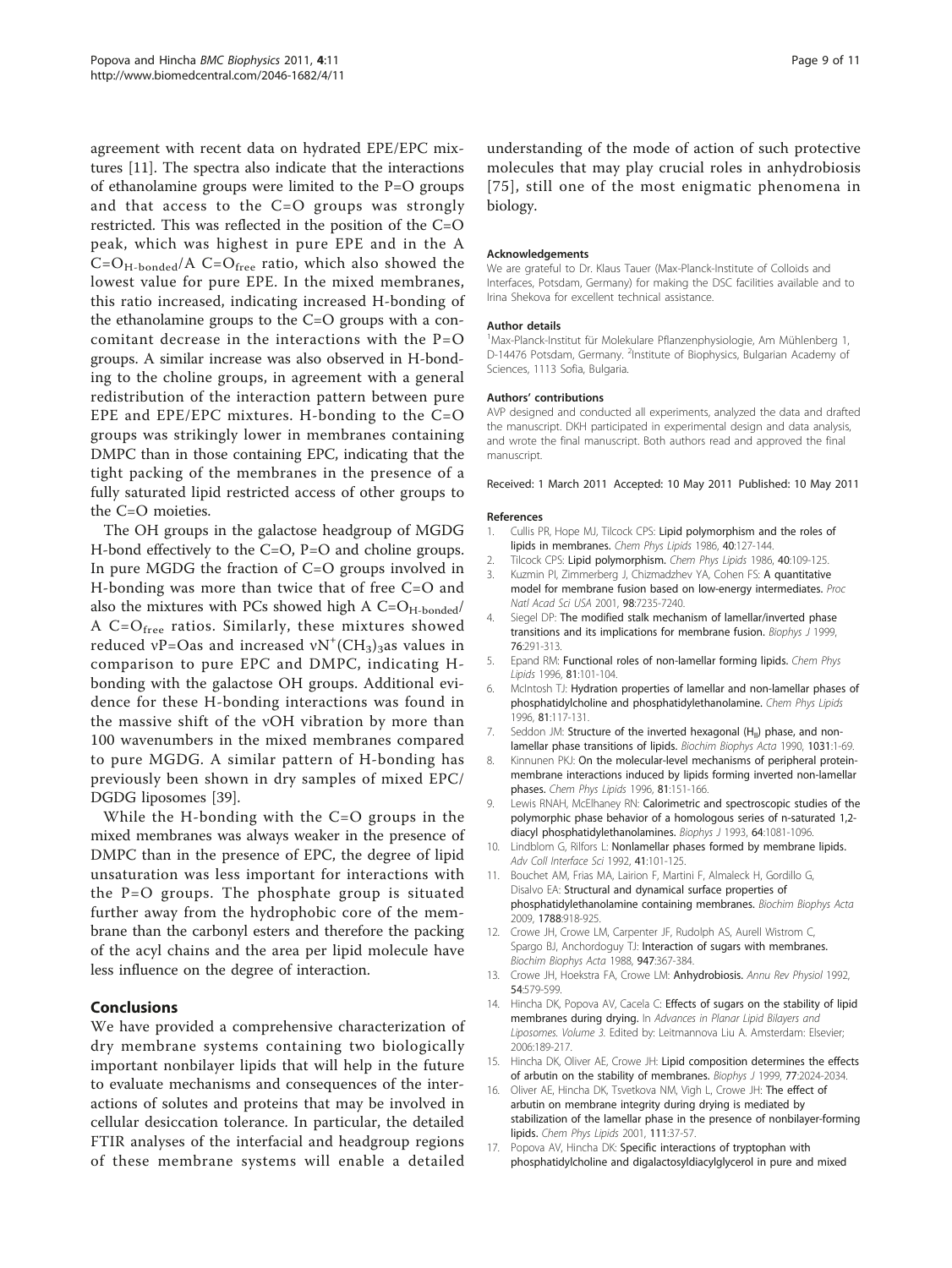<span id="page-9-0"></span>[bilayers in the dry and hydrated state.](http://www.ncbi.nlm.nih.gov/pubmed/15555603?dopt=Abstract) Chem Phys Lipids 2004, 132:171-184.

- 18. Thalhammer A, Hundertmark M, Popova AV, Seckler R, Hincha DK: [Interaction of two intrinsically disordered plant stress proteins \(COR15A](http://www.ncbi.nlm.nih.gov/pubmed/20510170?dopt=Abstract) [and COR15B\) with lipid membranes in the dry state.](http://www.ncbi.nlm.nih.gov/pubmed/20510170?dopt=Abstract) Biochim Biophys Acta 2010, 1798:1812-1820.
- 19. Tolleter D, Hincha DK, Macherel D: [A mitochondrial late embryogenesis](http://www.ncbi.nlm.nih.gov/pubmed/20637181?dopt=Abstract) [abundant protein stabilizes model membranes in the dry state.](http://www.ncbi.nlm.nih.gov/pubmed/20637181?dopt=Abstract) Biochim Biophys Acta 2010, 1798:1926-1933.
- 20. Cullis PR, de Kruijff B: [Lipid polymorphism and the functional roles of](http://www.ncbi.nlm.nih.gov/pubmed/391283?dopt=Abstract) [lipids in biological membranes.](http://www.ncbi.nlm.nih.gov/pubmed/391283?dopt=Abstract) Biochim Biophys Acta 1979, 559:399-420.
- 21. Gawrisch K, Holte LL: NMR investigations of non-lamellar phase promoters in the lamellar phase state. Chem Phys Lipids 1996, 81:105-116.
- 22. Webb MS, Hui SW, Steponkus PL: [Dehydration-induced lamellar-to](http://www.ncbi.nlm.nih.gov/pubmed/8422415?dopt=Abstract)[hexagonal-II phase transitions in DOPE/DOPC mixtures.](http://www.ncbi.nlm.nih.gov/pubmed/8422415?dopt=Abstract) Biochim Biophys Acta 1993, 1145:93-104.
- 23. Dörmann P, Benning C: [Galactolipids rule in seed plants.](http://www.ncbi.nlm.nih.gov/pubmed/11906834?dopt=Abstract) Trends Plant Sci 2002, 7:112-118.
- 24. Quinn PJ, Williams WP: The structural role of lipids in photosynthetic membranes. Biochim Biophys Acta 1983, 737:223-266.
- 25. Webb MS, Green BR: Biochemical and biophysical properties of thylakoid acyl lipids. Biochim Biophys Acta 1991, 1060:133-158.
- 26. Shipley GG, Green JP, Nichols BW: [The phase behaviour of](http://www.ncbi.nlm.nih.gov/pubmed/4738152?dopt=Abstract) [monogalactosyl, digalactosyl, and sulphoquinovosyl diglycerides.](http://www.ncbi.nlm.nih.gov/pubmed/4738152?dopt=Abstract) Biochim Biophys Acta 1973, 311:531-544.
- 27. Sanderson PW, Williams WP: [Low-temperature phase behaviour of the](http://www.ncbi.nlm.nih.gov/pubmed/1616928?dopt=Abstract) [major plant leaf lipid monogalactosyldiacylglycerol.](http://www.ncbi.nlm.nih.gov/pubmed/1616928?dopt=Abstract) Biochim Biophys Acta 1992, 1107:77-85.
- 28. Bottier C, Gean J, Artzner F, Desbat B, Pezolet M, Renault A, Marion D, Vie V: [Galactosyl headgroup interactions control the molecular packing of](http://www.ncbi.nlm.nih.gov/pubmed/17459332?dopt=Abstract) [wheat lipids in Langmuir films and in hydrated liquid-crystalline](http://www.ncbi.nlm.nih.gov/pubmed/17459332?dopt=Abstract) [mesophases.](http://www.ncbi.nlm.nih.gov/pubmed/17459332?dopt=Abstract) Biochim Biophys Acta 2007, 1768:1526-1540.
- 29. Chupin V, van't Hof R, de Kruijff B: The transit sequence of a chloroplast precursor protein reorients the lipids in monogalactosyl diglyceride containing bilayers. FEBS Lett 1994, 150:104-108.
- 30. Hincha DK, Oliver AE, Crowe JH: [The effects of chloroplast lipids on the](http://www.ncbi.nlm.nih.gov/pubmed/9459593?dopt=Abstract) [stability of liposomes during freezing and drying.](http://www.ncbi.nlm.nih.gov/pubmed/9459593?dopt=Abstract) Biochim Biophys Acta 1998, 1368:150-160.
- 31. Caffrey M: Kinetics [and mechanism of the lamellar gel/lamellar liquid](http://www.ncbi.nlm.nih.gov/pubmed/4074661?dopt=Abstract)[crystal and lamellar/inverted hexagonal phase transition in](http://www.ncbi.nlm.nih.gov/pubmed/4074661?dopt=Abstract) [phosphatidylethanolamine: a real-time X-ray diffraction study using](http://www.ncbi.nlm.nih.gov/pubmed/4074661?dopt=Abstract) [synchrotron radiation.](http://www.ncbi.nlm.nih.gov/pubmed/4074661?dopt=Abstract) Biochemistry 1985, 24:4826-4844.
- 32. Crowe JH, Crowe LM, Mouradian R: [Stabilization of biological membranes](http://www.ncbi.nlm.nih.gov/pubmed/6309479?dopt=Abstract) [at low water activities.](http://www.ncbi.nlm.nih.gov/pubmed/6309479?dopt=Abstract) Cryobiology 1983, 20:346-356.
- 33. Marrink S-J, Mark AE: [Molecular view of hexagonal phase formation in](http://www.ncbi.nlm.nih.gov/pubmed/15377528?dopt=Abstract) [phospholipid membranes.](http://www.ncbi.nlm.nih.gov/pubmed/15377528?dopt=Abstract) Biophys J 2004, 87:3894-3900.
- 34. Bradshaw JP, Edenborough MS, Sizer PJH, Watts A: A description of the phospholipid arrangement intermediate to the humidity produced  $L_{\alpha}$ and  $H<sub>II</sub>$  phases in dioleoylphosphatidylcholine and its modification by dioleoylphosphatidylethanolamine as studied by X-ray diffraction. Biochim Biophys Acta 1989, 987:104-110.
- 35. Gounaris K, Sen A, Brain APR, Quinn PJ, Williams WP: The formation of non-bilayer structures in total polar lipid extracts of chloroplast membranes. Biochim Biophys Acta 1983, 728:129-139.
- 36. Mannock DA, McElhaney RN: Thermotropic and lyotropic phase properties of glycolipid diastereomers: role of headgroup and interfacial interactions in determining phase behavior. Curr Opin Colloid Interface Sci 2004, 8:426-447.
- 37. MacDonald RC, MacDonald RI, Menco BPM, Takeshita K, Subbarao NK, Hu L: [Small-volume extrusion apparatus for preparation of large, unilamellar](http://www.ncbi.nlm.nih.gov/pubmed/1998698?dopt=Abstract) [vesicles.](http://www.ncbi.nlm.nih.gov/pubmed/1998698?dopt=Abstract) Biochim Biophys Acta 1991, 1061:297-303.
- 38. Hincha DK, Zuther E, Hellwege EM, Heyer AG: [Specific effects of fructo](http://www.ncbi.nlm.nih.gov/pubmed/11886843?dopt=Abstract)[and gluco-oligosaccharides in the preservation of liposomes during](http://www.ncbi.nlm.nih.gov/pubmed/11886843?dopt=Abstract) [drying.](http://www.ncbi.nlm.nih.gov/pubmed/11886843?dopt=Abstract) Glycobiology 2002, 12:103-110.
- 39. Popova AV, Hincha DK: [Intermolecular interactions in dry and rehydrated](http://www.ncbi.nlm.nih.gov/pubmed/12944283?dopt=Abstract) [pure and mixed bilayers of phosphatidylcholine and](http://www.ncbi.nlm.nih.gov/pubmed/12944283?dopt=Abstract) [digalactosyldiacylglycerol: a Fourier-transform infrared spectroscopy](http://www.ncbi.nlm.nih.gov/pubmed/12944283?dopt=Abstract) [study.](http://www.ncbi.nlm.nih.gov/pubmed/12944283?dopt=Abstract) Biophys J 2003, 85:1682-1690.
- 40. Cacela C, Hincha DK: [Low amounts of sucrose are sufficient to depress](http://www.ncbi.nlm.nih.gov/pubmed/16443655?dopt=Abstract) [the phase transition temperature of dry phosphatidylcholine, but not for](http://www.ncbi.nlm.nih.gov/pubmed/16443655?dopt=Abstract) [lyoprotection of liposomes.](http://www.ncbi.nlm.nih.gov/pubmed/16443655?dopt=Abstract) Biophys J 2006, 90:2831-2842.
- 41. Crowe JH, Oliver AE, Hoekstra FA, Crowe LM: [Stabilization of dry](http://www.ncbi.nlm.nih.gov/pubmed/9302765?dopt=Abstract) [membranes by mixtures of hydroxyethyl starch and glucose: the role of](http://www.ncbi.nlm.nih.gov/pubmed/9302765?dopt=Abstract) [vitrification.](http://www.ncbi.nlm.nih.gov/pubmed/9302765?dopt=Abstract) Cryobiology 1997, 35:20-30.
- 42. Popova AV, Hincha DK: [Effects of cholesterol on dry bilayers: interactions](http://www.ncbi.nlm.nih.gov/pubmed/17526577?dopt=Abstract) [between phosphatidylcholine unsaturation and glycolopid or free sugar.](http://www.ncbi.nlm.nih.gov/pubmed/17526577?dopt=Abstract) Biophys J 2007, 93:1204-1214.
- 43. Mantsch HH, McElhaney RN: [Phospholipid phase transitions in model and](http://www.ncbi.nlm.nih.gov/pubmed/2054905?dopt=Abstract) [biological membranes as studied by infrared spectroscopy.](http://www.ncbi.nlm.nih.gov/pubmed/2054905?dopt=Abstract) Chem Phys Lipids 1991, 57:213-226.
- 44. Aurell Wistrom C, Rand RP, Crowe LM, Spargo BJ, Crowe JH: Direct transition of dioleoylphosphatidylethanolamine from lamellar gel to inverted hexagonal phase caused by trehalose. Biochim Biophys Acta 1989, 984:238-242.
- 45. Epand RM: Hydrogen bonding and the thermotropic transitions of phosphatidylethanolamines. Chem Phys Lipids 1990, 52:227-230.
- Hinz H-J, Kuttenreich H, Meyer R, Renner M, Fründ R, Koynova R, Boyanov AI, Tenchov BG: [Stereochemistry and size of sugar head groups](http://www.ncbi.nlm.nih.gov/pubmed/2036378?dopt=Abstract) [determine structure and phase behavior of glycolipid membranes:](http://www.ncbi.nlm.nih.gov/pubmed/2036378?dopt=Abstract) [densitometric, calorimetric, and x-ray studies.](http://www.ncbi.nlm.nih.gov/pubmed/2036378?dopt=Abstract) Biochemistry 1991, 30:5125-5138.
- 47. Howe J, von Minden M, Gutsmann T, Koch MHJ, Wulf M, Gerber S, Milkereit G, Vill V, Brandenburg K: [Structural preferences of dioleoyl](http://www.ncbi.nlm.nih.gov/pubmed/17658504?dopt=Abstract) [glycolipids with mono- and disaccharide head groups.](http://www.ncbi.nlm.nih.gov/pubmed/17658504?dopt=Abstract) Chem Phys Lipids 2007, 149:52-58.
- 48. Sen A, Hui S-W, Mannock DA, Lewis RNAH, McElhaney RN: [Physical](http://www.ncbi.nlm.nih.gov/pubmed/2261436?dopt=Abstract) [properties of glycosyl diacylglycerols. 2. X-ray diffraction studies of a](http://www.ncbi.nlm.nih.gov/pubmed/2261436?dopt=Abstract) [homologous series of 1,2-di-](http://www.ncbi.nlm.nih.gov/pubmed/2261436?dopt=Abstract)O-acyl-3-O-(α-D-glucopyranosyl)-sn-glycerols. Biochemistry 1990, 29:7799-7804.
- 49. Turner DC, Wang Z-G, Gruner SM, Mannock DA, McElhaney RN: Structural study of the inverted cubic phases of di-dodecyl alkyl-β-Dglucopyranosyl-rac-glycerol. J Phys II 1992, 2:2039-2063
- Blume A, Hübner W, Messner G: [Fourier transform infrared spectroscopy](http://www.ncbi.nlm.nih.gov/pubmed/3233207?dopt=Abstract) of <sup>13</sup>C=O-labeled phospholipids. Hydrogen bonding to carbonyl groups. Biochemistry 1988, 27:8239-8249.
- 51. Lewis RNAH, McElhaney RN: Fourier transform infrared spectroscopy in the study of hydrated lipids and lipid bilayer membranes. In Infrared Spectroscopy of Biomolecules. Edited by: Mantsch HH, Chapman D. New York: Wiley-Liss; 1996:159-202.
- 52. Wong PTT, Mantsch HH: High-pressure infrared spectroscopic evidence of water binding sites in 1,2-diacyl phospholipids. Chem Phys Lipids 1988, 46:213-224.
- 53. Cacela C, Hincha DK: [Monosaccharide composition, chain length and](http://www.ncbi.nlm.nih.gov/pubmed/16730644?dopt=Abstract) [linkage type influence the interactions of oligosaccharides with dry](http://www.ncbi.nlm.nih.gov/pubmed/16730644?dopt=Abstract) [phosphatidylcholine membranes.](http://www.ncbi.nlm.nih.gov/pubmed/16730644?dopt=Abstract) Biochim Biophys Acta 2006, 1758:680-691.
- 54. Seu KJ, Cambrea LR, Everly ME, Hovis JS: [Influence of lipid chemistry on](http://www.ncbi.nlm.nih.gov/pubmed/16950848?dopt=Abstract) [membrane fluidity: tail and headgroup interactions.](http://www.ncbi.nlm.nih.gov/pubmed/16950848?dopt=Abstract) Biophys J 2006, 91:3727-3735.
- 55. Lewis RNAH, McElhaney RN: The structure and organization of phospholipid bilayers as revealed by infrared spectroscopy. Chem Phys Lipids 1998, 96:9-21.
- Popova AV, Hincha DK: [Effects of the sugar headgroup of a](http://www.ncbi.nlm.nih.gov/pubmed/15972890?dopt=Abstract) [glycoglycerolipid on the phase behavior of phospholipid model](http://www.ncbi.nlm.nih.gov/pubmed/15972890?dopt=Abstract) [membranes in the dry state.](http://www.ncbi.nlm.nih.gov/pubmed/15972890?dopt=Abstract) Glycobiology 2005, 15:1150-1155.
- 57. Akutsu H: [Direct determination by Raman scattering of the conformation](http://www.ncbi.nlm.nih.gov/pubmed/7326231?dopt=Abstract) [of the choline group in phospholipid bilayers.](http://www.ncbi.nlm.nih.gov/pubmed/7326231?dopt=Abstract) Biochemistry 1981, 20:7359-7366.
- Buitink J, van den Dries IJ, Hoekstra FA, Alberda M, Hemminga MA: [High](http://www.ncbi.nlm.nih.gov/pubmed/10920041?dopt=Abstract) critical temperature above  $T_g$  [may contribute to the stability of](http://www.ncbi.nlm.nih.gov/pubmed/10920041?dopt=Abstract) [biological systems.](http://www.ncbi.nlm.nih.gov/pubmed/10920041?dopt=Abstract) Biophys J 2000, 79:1119-1128.
- 59. Pearson RH, Pascher I: [The molecular structure of lecithin dihydrate.](http://www.ncbi.nlm.nih.gov/pubmed/492310?dopt=Abstract) Nature 1979, 281:499-501.
- 60. Mansour HM, Zografi G: [The relationship between water vapor](http://www.ncbi.nlm.nih.gov/pubmed/17080427?dopt=Abstract) [absorption and desorption by phospholipids and bilayer phase](http://www.ncbi.nlm.nih.gov/pubmed/17080427?dopt=Abstract) [transitions.](http://www.ncbi.nlm.nih.gov/pubmed/17080427?dopt=Abstract) J Pharm Sci 2007, 96:377-396.
- 61. Mantsch HH, Martin A, Cameron DG: [Characterization by infrared](http://www.ncbi.nlm.nih.gov/pubmed/7195735?dopt=Abstract) [spectroscopy of the bilayer to nonbilayer phase transition of](http://www.ncbi.nlm.nih.gov/pubmed/7195735?dopt=Abstract) [phosphatidylethanolamines.](http://www.ncbi.nlm.nih.gov/pubmed/7195735?dopt=Abstract) Biochemistry 1981, 20:3138-3145.
- 62. Rappolt M, Hickel A, Bringezu F, Lohner K: [Mechanism of the lamellar/](http://www.ncbi.nlm.nih.gov/pubmed/12719241?dopt=Abstract) [inverse hexagonal phase transition examined by high resolution X-ray](http://www.ncbi.nlm.nih.gov/pubmed/12719241?dopt=Abstract) [diffraction.](http://www.ncbi.nlm.nih.gov/pubmed/12719241?dopt=Abstract) Biophys J 2003, 84:3111-3122.